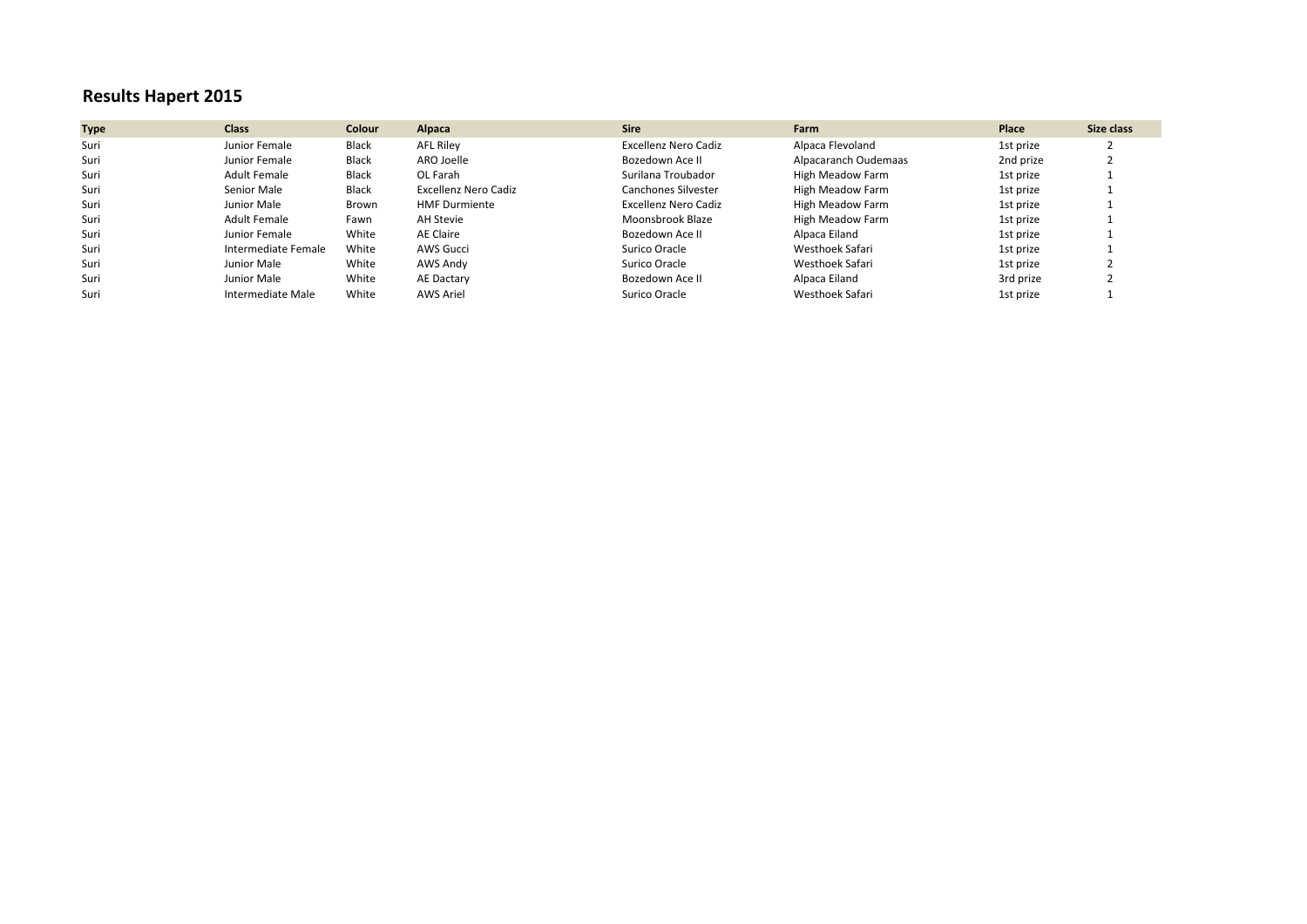| Popham Amboseli<br>The Origional of the Andes<br>3<br>Huacaya<br>Junior Female<br>Toota Appaloosa Conchita<br>1st prize<br>Fancy<br>3<br>Junior Female<br>AM Cutie<br>Aguaviva Marcus<br>Alpaca Mountain<br>Huacaya<br>Fancy<br>2nd prize<br>3<br><b>AHK Lianne</b><br>ATD Beau Killarney<br>Alpacahoeve Klinkenberg<br>3rd prize<br>Junior Female<br>Huacaya<br>Fancy<br>3<br>Junior Male<br><b>AANL Hero Domingo</b><br>Rural Alianza Don Pepe<br>Alpaca America<br>1st prize<br>Huacaya<br>Fancy<br>3<br>Junior Male<br>Popham Amboseli<br>The Origional of the Andes<br>2nd prize<br>Fancy<br>Toota Appaloosa Chlubek<br>Huacaya<br>3<br>Junior Male<br>Fancy<br>White Mountain Donatello<br>CJ Russian River<br><b>White Mountain Alpacas</b><br>3rd prize<br>Huacaya<br>3<br>Alpacaranch Oudemaas<br>Junior Female<br>Grey<br>ARO Jackalyn<br>Onbekend<br>1st prize<br>Huacaya<br>3<br>Waiheke Black Soverign<br>Alpaca Liessel<br>Junior Female<br>Grey<br>GAL Jaydy<br>2nd prize<br>Huacaya<br>3<br>Junior Female<br><b>UBR Rzadkiewa Grey Mist</b><br>Cambridge 1241<br>Rzadkiewa Alpaca<br>Huacaya<br>Grey<br>3rd prize<br>3<br>Intermediate Female<br>Rzadkiewa Eternal Flame<br>Silverstream Fireworks<br>Rzadkiewa Alpaca<br>1st prize<br>Huacaya<br>Grey<br>3<br>Intermediate Female<br>Bozedown Luz de la Luna<br>Bozedown Bourbon<br>Alpaca Tumulus<br>2nd prize<br>Huacaya<br>Grey<br>3<br>Intermediate Female<br>Popham Thunder<br>Grey<br>Inca Hotspot<br>Ringwood Alpacas<br>3rd prize<br>Huacaya<br>$\mathbf{1}$<br><b>Adult Female</b><br>Grey<br>OL Massy<br><b>MMR Oscar</b><br>Alpacafarm Liempde<br>1st prize<br>Huacaya<br>$\overline{2}$<br>Junior Male<br>Colour Line Harley<br>Inca Grey Flyte<br>Colour Line Alpacas<br>Grey<br>1st prize<br>Huacaya<br>$\overline{2}$<br>Junior Male<br>Grey<br>AE Sambouca<br>Alpaca Stud Nyetimber<br>Alpaca Eiland<br>2nd prize<br>Huacaya<br>3<br><b>UBR Hades</b><br>Intermediate Male<br>AA Alpacino<br>Alpacas Alblasserwaard<br>Huacaya<br>Grey<br>1st prize<br>3<br>Intermediate Male<br>Rzadkiewa Bonfire<br>Rzadkiewa Alpaca<br>Grey<br>Silverstream Fireworks<br>2nd prize<br>Huacaya<br>3<br>Intermediate Male<br>Alpaca Tumulus<br>Inca Grey Haribo<br>Cedar House Long John<br>3rd prize<br>Huacaya<br>Grey<br>$\mathbf{1}$<br><b>MMR Oscar</b><br>Alpacafarm Liempde<br>2nd prize<br>Huacaya<br>Adult Male<br>Grey<br>Pablo<br>8<br>Junior Female<br>Black<br>Tienda Molino Holly<br>Popham Thunder<br>Alpacafarm Tienda Molino<br>Huacaya<br>1st prize<br>8<br>Junior Female<br><b>Black</b><br><b>Mandel Eleonora</b><br>Viracocha Prophecy<br>Mandel Alpaca<br>2nd prize<br>Huacaya<br>8<br>Junior Female<br>Black<br>Tienda Molino Hope<br>Lillyfield Jack of Spades<br>Alpacafarm Tienda Molino<br>3rd prize<br>Huacaya<br>8<br>Junior Female<br>Black<br>SPO Cleopatra<br><b>Black Jack</b><br>Alpaca Spoordonk<br>4th prize<br>Huacaya<br>8<br>Junior Female<br><b>Black</b><br><b>Tumulus Maleficent</b><br>Inca Flagship<br>Alpaca Tumulus<br>5th prize<br>Huacaya<br><b>AKW Dibi</b><br>8<br><b>CME Hades</b><br>Junior Female<br>Black<br>Alpaca Krimpenerwaard<br>6th prize<br>Huacaya<br>$\overline{2}$<br>Black<br>Inca Harlem<br>Huacaya<br>Intermediate Female<br>Popham Thunder<br>Alpacafarm Tienda Molino<br>1st prize<br>$\overline{2}$<br>Intermediate Female<br>Black<br>Waiheke Jenna<br>Millduck Mandela<br>Alpaca-Osli<br>2nd prize<br>Huacaya<br>$\mathbf{1}$<br><b>Adult Female</b><br><b>Black</b><br>EP Cambridge Raving Rumour<br>Wyterrica Propaganda<br><b>High Meadow Farm</b><br>2nd prize<br>Huacaya<br>12<br>Junior Male<br><b>Black</b><br>Milduck Mandela<br>OL Taylor<br>Alpaca-Osli<br>1st prize<br>Huacaya<br>12<br>Junior Male<br>LYA Zorro<br><b>MAE Ariel Admon</b><br>Black<br><b>Legendary Alpacas</b><br>2nd prize<br>Huacaya<br><b>VekoFarm Desert Dibbe</b><br>12<br>Junior Male<br>Black<br>Sunsetestate Goma<br>Alpaca Vekofarm<br>Huacaya<br>3rd prize<br>12<br>Junior Male<br><b>AKW Memphis</b><br>Black<br><b>CME Lysander ET</b><br>Alpaca Krimpenerwaard<br>4th prize<br>Huacaya<br>12<br>AW Gino<br>Junior Male<br>Black<br><b>AOL Chas Brooke</b><br>Alpaca Woudenberg<br>5th prize<br>Huacaya<br>12<br>Junior Male<br><b>Black</b><br>Tumulus Midnight Merlin<br>Popham Thunder<br>Alpaca Tumulus<br>6th prize<br>Huacaya<br>5<br><b>Intermediate Male</b><br>Black<br>UBR Ringwood Buddha<br><b>Bonnac Achilles</b><br>Ringwood Alpacas<br>1st prize<br>Huacaya<br>5<br>Intermediate Male<br>Black<br>Inca Excalibur<br><b>Quality Line Alpacas</b><br>2nd prize<br>Huacaya<br>Quality Line Go Again<br>5<br><b>Intermediate Male</b><br><b>Black</b><br>Alpaca Hacienda Holland<br><b>AHN Murphey</b><br>Pejo Jacomo<br>3rd prize<br>Huacaya<br>5<br>Intermediate Male<br>Black<br><b>MileEnd Claudius</b><br>Alpacas of the Lowlands<br>4th prize<br>Huacaya<br>AOL Eragon<br>5<br>Intermediate Male<br><b>Black</b><br>ATD Giacomo Claudia chi Black Onyx<br>Maria Hill Black Onyx<br>Alpaca Top Dutch<br>Huacaya<br>5th prize<br>3<br><b>Adult Male</b><br>Black<br>Sunsetestate Stavros<br><b>Canchones Atonement</b><br>Alpacafarm Liempde<br>1st prize<br>Huacaya<br>3<br><b>Adult Male</b><br><b>AHN Cuba</b><br><b>Black</b><br>Pejo Jacomo<br>Alpaca Hacienda Holland<br>2nd prize<br>Huacaya<br>3<br><b>Adult Male</b><br>Black<br>Huacaya<br>Lusi FireFox<br>Lillifield Jack of Spades<br>Alpaca Tumulus<br>3rd prize | <b>Type</b> | <b>Class</b> | <b>Colour</b> | Alpaca | <b>Sire</b> | Farm | Place | Size class |
|--------------------------------------------------------------------------------------------------------------------------------------------------------------------------------------------------------------------------------------------------------------------------------------------------------------------------------------------------------------------------------------------------------------------------------------------------------------------------------------------------------------------------------------------------------------------------------------------------------------------------------------------------------------------------------------------------------------------------------------------------------------------------------------------------------------------------------------------------------------------------------------------------------------------------------------------------------------------------------------------------------------------------------------------------------------------------------------------------------------------------------------------------------------------------------------------------------------------------------------------------------------------------------------------------------------------------------------------------------------------------------------------------------------------------------------------------------------------------------------------------------------------------------------------------------------------------------------------------------------------------------------------------------------------------------------------------------------------------------------------------------------------------------------------------------------------------------------------------------------------------------------------------------------------------------------------------------------------------------------------------------------------------------------------------------------------------------------------------------------------------------------------------------------------------------------------------------------------------------------------------------------------------------------------------------------------------------------------------------------------------------------------------------------------------------------------------------------------------------------------------------------------------------------------------------------------------------------------------------------------------------------------------------------------------------------------------------------------------------------------------------------------------------------------------------------------------------------------------------------------------------------------------------------------------------------------------------------------------------------------------------------------------------------------------------------------------------------------------------------------------------------------------------------------------------------------------------------------------------------------------------------------------------------------------------------------------------------------------------------------------------------------------------------------------------------------------------------------------------------------------------------------------------------------------------------------------------------------------------------------------------------------------------------------------------------------------------------------------------------------------------------------------------------------------------------------------------------------------------------------------------------------------------------------------------------------------------------------------------------------------------------------------------------------------------------------------------------------------------------------------------------------------------------------------------------------------------------------------------------------------------------------------------------------------------------------------------------------------------------------------------------------------------------------------------------------------------------------------------------------------------------------------------------------------------------------------------------------------------------------------------------------------------------------------------------------------------------------------------------------------------------------------------------------------------------------------------------------------------------------------------------------------------------------------------------------------------------------------------------------------------------------------------------------------------------------------------------------------------------------------------------------------------------------------------------------------------------------------------------------------------------------------------------------------------------------------------------------------------------------------------------------------------------------------------------------------------------------------------|-------------|--------------|---------------|--------|-------------|------|-------|------------|
|                                                                                                                                                                                                                                                                                                                                                                                                                                                                                                                                                                                                                                                                                                                                                                                                                                                                                                                                                                                                                                                                                                                                                                                                                                                                                                                                                                                                                                                                                                                                                                                                                                                                                                                                                                                                                                                                                                                                                                                                                                                                                                                                                                                                                                                                                                                                                                                                                                                                                                                                                                                                                                                                                                                                                                                                                                                                                                                                                                                                                                                                                                                                                                                                                                                                                                                                                                                                                                                                                                                                                                                                                                                                                                                                                                                                                                                                                                                                                                                                                                                                                                                                                                                                                                                                                                                                                                                                                                                                                                                                                                                                                                                                                                                                                                                                                                                                                                                                                                                                                                                                                                                                                                                                                                                                                                                                                                                                                                                                                |             |              |               |        |             |      |       |            |
|                                                                                                                                                                                                                                                                                                                                                                                                                                                                                                                                                                                                                                                                                                                                                                                                                                                                                                                                                                                                                                                                                                                                                                                                                                                                                                                                                                                                                                                                                                                                                                                                                                                                                                                                                                                                                                                                                                                                                                                                                                                                                                                                                                                                                                                                                                                                                                                                                                                                                                                                                                                                                                                                                                                                                                                                                                                                                                                                                                                                                                                                                                                                                                                                                                                                                                                                                                                                                                                                                                                                                                                                                                                                                                                                                                                                                                                                                                                                                                                                                                                                                                                                                                                                                                                                                                                                                                                                                                                                                                                                                                                                                                                                                                                                                                                                                                                                                                                                                                                                                                                                                                                                                                                                                                                                                                                                                                                                                                                                                |             |              |               |        |             |      |       |            |
|                                                                                                                                                                                                                                                                                                                                                                                                                                                                                                                                                                                                                                                                                                                                                                                                                                                                                                                                                                                                                                                                                                                                                                                                                                                                                                                                                                                                                                                                                                                                                                                                                                                                                                                                                                                                                                                                                                                                                                                                                                                                                                                                                                                                                                                                                                                                                                                                                                                                                                                                                                                                                                                                                                                                                                                                                                                                                                                                                                                                                                                                                                                                                                                                                                                                                                                                                                                                                                                                                                                                                                                                                                                                                                                                                                                                                                                                                                                                                                                                                                                                                                                                                                                                                                                                                                                                                                                                                                                                                                                                                                                                                                                                                                                                                                                                                                                                                                                                                                                                                                                                                                                                                                                                                                                                                                                                                                                                                                                                                |             |              |               |        |             |      |       |            |
|                                                                                                                                                                                                                                                                                                                                                                                                                                                                                                                                                                                                                                                                                                                                                                                                                                                                                                                                                                                                                                                                                                                                                                                                                                                                                                                                                                                                                                                                                                                                                                                                                                                                                                                                                                                                                                                                                                                                                                                                                                                                                                                                                                                                                                                                                                                                                                                                                                                                                                                                                                                                                                                                                                                                                                                                                                                                                                                                                                                                                                                                                                                                                                                                                                                                                                                                                                                                                                                                                                                                                                                                                                                                                                                                                                                                                                                                                                                                                                                                                                                                                                                                                                                                                                                                                                                                                                                                                                                                                                                                                                                                                                                                                                                                                                                                                                                                                                                                                                                                                                                                                                                                                                                                                                                                                                                                                                                                                                                                                |             |              |               |        |             |      |       |            |
|                                                                                                                                                                                                                                                                                                                                                                                                                                                                                                                                                                                                                                                                                                                                                                                                                                                                                                                                                                                                                                                                                                                                                                                                                                                                                                                                                                                                                                                                                                                                                                                                                                                                                                                                                                                                                                                                                                                                                                                                                                                                                                                                                                                                                                                                                                                                                                                                                                                                                                                                                                                                                                                                                                                                                                                                                                                                                                                                                                                                                                                                                                                                                                                                                                                                                                                                                                                                                                                                                                                                                                                                                                                                                                                                                                                                                                                                                                                                                                                                                                                                                                                                                                                                                                                                                                                                                                                                                                                                                                                                                                                                                                                                                                                                                                                                                                                                                                                                                                                                                                                                                                                                                                                                                                                                                                                                                                                                                                                                                |             |              |               |        |             |      |       |            |
|                                                                                                                                                                                                                                                                                                                                                                                                                                                                                                                                                                                                                                                                                                                                                                                                                                                                                                                                                                                                                                                                                                                                                                                                                                                                                                                                                                                                                                                                                                                                                                                                                                                                                                                                                                                                                                                                                                                                                                                                                                                                                                                                                                                                                                                                                                                                                                                                                                                                                                                                                                                                                                                                                                                                                                                                                                                                                                                                                                                                                                                                                                                                                                                                                                                                                                                                                                                                                                                                                                                                                                                                                                                                                                                                                                                                                                                                                                                                                                                                                                                                                                                                                                                                                                                                                                                                                                                                                                                                                                                                                                                                                                                                                                                                                                                                                                                                                                                                                                                                                                                                                                                                                                                                                                                                                                                                                                                                                                                                                |             |              |               |        |             |      |       |            |
|                                                                                                                                                                                                                                                                                                                                                                                                                                                                                                                                                                                                                                                                                                                                                                                                                                                                                                                                                                                                                                                                                                                                                                                                                                                                                                                                                                                                                                                                                                                                                                                                                                                                                                                                                                                                                                                                                                                                                                                                                                                                                                                                                                                                                                                                                                                                                                                                                                                                                                                                                                                                                                                                                                                                                                                                                                                                                                                                                                                                                                                                                                                                                                                                                                                                                                                                                                                                                                                                                                                                                                                                                                                                                                                                                                                                                                                                                                                                                                                                                                                                                                                                                                                                                                                                                                                                                                                                                                                                                                                                                                                                                                                                                                                                                                                                                                                                                                                                                                                                                                                                                                                                                                                                                                                                                                                                                                                                                                                                                |             |              |               |        |             |      |       |            |
|                                                                                                                                                                                                                                                                                                                                                                                                                                                                                                                                                                                                                                                                                                                                                                                                                                                                                                                                                                                                                                                                                                                                                                                                                                                                                                                                                                                                                                                                                                                                                                                                                                                                                                                                                                                                                                                                                                                                                                                                                                                                                                                                                                                                                                                                                                                                                                                                                                                                                                                                                                                                                                                                                                                                                                                                                                                                                                                                                                                                                                                                                                                                                                                                                                                                                                                                                                                                                                                                                                                                                                                                                                                                                                                                                                                                                                                                                                                                                                                                                                                                                                                                                                                                                                                                                                                                                                                                                                                                                                                                                                                                                                                                                                                                                                                                                                                                                                                                                                                                                                                                                                                                                                                                                                                                                                                                                                                                                                                                                |             |              |               |        |             |      |       |            |
|                                                                                                                                                                                                                                                                                                                                                                                                                                                                                                                                                                                                                                                                                                                                                                                                                                                                                                                                                                                                                                                                                                                                                                                                                                                                                                                                                                                                                                                                                                                                                                                                                                                                                                                                                                                                                                                                                                                                                                                                                                                                                                                                                                                                                                                                                                                                                                                                                                                                                                                                                                                                                                                                                                                                                                                                                                                                                                                                                                                                                                                                                                                                                                                                                                                                                                                                                                                                                                                                                                                                                                                                                                                                                                                                                                                                                                                                                                                                                                                                                                                                                                                                                                                                                                                                                                                                                                                                                                                                                                                                                                                                                                                                                                                                                                                                                                                                                                                                                                                                                                                                                                                                                                                                                                                                                                                                                                                                                                                                                |             |              |               |        |             |      |       |            |
|                                                                                                                                                                                                                                                                                                                                                                                                                                                                                                                                                                                                                                                                                                                                                                                                                                                                                                                                                                                                                                                                                                                                                                                                                                                                                                                                                                                                                                                                                                                                                                                                                                                                                                                                                                                                                                                                                                                                                                                                                                                                                                                                                                                                                                                                                                                                                                                                                                                                                                                                                                                                                                                                                                                                                                                                                                                                                                                                                                                                                                                                                                                                                                                                                                                                                                                                                                                                                                                                                                                                                                                                                                                                                                                                                                                                                                                                                                                                                                                                                                                                                                                                                                                                                                                                                                                                                                                                                                                                                                                                                                                                                                                                                                                                                                                                                                                                                                                                                                                                                                                                                                                                                                                                                                                                                                                                                                                                                                                                                |             |              |               |        |             |      |       |            |
|                                                                                                                                                                                                                                                                                                                                                                                                                                                                                                                                                                                                                                                                                                                                                                                                                                                                                                                                                                                                                                                                                                                                                                                                                                                                                                                                                                                                                                                                                                                                                                                                                                                                                                                                                                                                                                                                                                                                                                                                                                                                                                                                                                                                                                                                                                                                                                                                                                                                                                                                                                                                                                                                                                                                                                                                                                                                                                                                                                                                                                                                                                                                                                                                                                                                                                                                                                                                                                                                                                                                                                                                                                                                                                                                                                                                                                                                                                                                                                                                                                                                                                                                                                                                                                                                                                                                                                                                                                                                                                                                                                                                                                                                                                                                                                                                                                                                                                                                                                                                                                                                                                                                                                                                                                                                                                                                                                                                                                                                                |             |              |               |        |             |      |       |            |
|                                                                                                                                                                                                                                                                                                                                                                                                                                                                                                                                                                                                                                                                                                                                                                                                                                                                                                                                                                                                                                                                                                                                                                                                                                                                                                                                                                                                                                                                                                                                                                                                                                                                                                                                                                                                                                                                                                                                                                                                                                                                                                                                                                                                                                                                                                                                                                                                                                                                                                                                                                                                                                                                                                                                                                                                                                                                                                                                                                                                                                                                                                                                                                                                                                                                                                                                                                                                                                                                                                                                                                                                                                                                                                                                                                                                                                                                                                                                                                                                                                                                                                                                                                                                                                                                                                                                                                                                                                                                                                                                                                                                                                                                                                                                                                                                                                                                                                                                                                                                                                                                                                                                                                                                                                                                                                                                                                                                                                                                                |             |              |               |        |             |      |       |            |
|                                                                                                                                                                                                                                                                                                                                                                                                                                                                                                                                                                                                                                                                                                                                                                                                                                                                                                                                                                                                                                                                                                                                                                                                                                                                                                                                                                                                                                                                                                                                                                                                                                                                                                                                                                                                                                                                                                                                                                                                                                                                                                                                                                                                                                                                                                                                                                                                                                                                                                                                                                                                                                                                                                                                                                                                                                                                                                                                                                                                                                                                                                                                                                                                                                                                                                                                                                                                                                                                                                                                                                                                                                                                                                                                                                                                                                                                                                                                                                                                                                                                                                                                                                                                                                                                                                                                                                                                                                                                                                                                                                                                                                                                                                                                                                                                                                                                                                                                                                                                                                                                                                                                                                                                                                                                                                                                                                                                                                                                                |             |              |               |        |             |      |       |            |
|                                                                                                                                                                                                                                                                                                                                                                                                                                                                                                                                                                                                                                                                                                                                                                                                                                                                                                                                                                                                                                                                                                                                                                                                                                                                                                                                                                                                                                                                                                                                                                                                                                                                                                                                                                                                                                                                                                                                                                                                                                                                                                                                                                                                                                                                                                                                                                                                                                                                                                                                                                                                                                                                                                                                                                                                                                                                                                                                                                                                                                                                                                                                                                                                                                                                                                                                                                                                                                                                                                                                                                                                                                                                                                                                                                                                                                                                                                                                                                                                                                                                                                                                                                                                                                                                                                                                                                                                                                                                                                                                                                                                                                                                                                                                                                                                                                                                                                                                                                                                                                                                                                                                                                                                                                                                                                                                                                                                                                                                                |             |              |               |        |             |      |       |            |
|                                                                                                                                                                                                                                                                                                                                                                                                                                                                                                                                                                                                                                                                                                                                                                                                                                                                                                                                                                                                                                                                                                                                                                                                                                                                                                                                                                                                                                                                                                                                                                                                                                                                                                                                                                                                                                                                                                                                                                                                                                                                                                                                                                                                                                                                                                                                                                                                                                                                                                                                                                                                                                                                                                                                                                                                                                                                                                                                                                                                                                                                                                                                                                                                                                                                                                                                                                                                                                                                                                                                                                                                                                                                                                                                                                                                                                                                                                                                                                                                                                                                                                                                                                                                                                                                                                                                                                                                                                                                                                                                                                                                                                                                                                                                                                                                                                                                                                                                                                                                                                                                                                                                                                                                                                                                                                                                                                                                                                                                                |             |              |               |        |             |      |       |            |
|                                                                                                                                                                                                                                                                                                                                                                                                                                                                                                                                                                                                                                                                                                                                                                                                                                                                                                                                                                                                                                                                                                                                                                                                                                                                                                                                                                                                                                                                                                                                                                                                                                                                                                                                                                                                                                                                                                                                                                                                                                                                                                                                                                                                                                                                                                                                                                                                                                                                                                                                                                                                                                                                                                                                                                                                                                                                                                                                                                                                                                                                                                                                                                                                                                                                                                                                                                                                                                                                                                                                                                                                                                                                                                                                                                                                                                                                                                                                                                                                                                                                                                                                                                                                                                                                                                                                                                                                                                                                                                                                                                                                                                                                                                                                                                                                                                                                                                                                                                                                                                                                                                                                                                                                                                                                                                                                                                                                                                                                                |             |              |               |        |             |      |       |            |
|                                                                                                                                                                                                                                                                                                                                                                                                                                                                                                                                                                                                                                                                                                                                                                                                                                                                                                                                                                                                                                                                                                                                                                                                                                                                                                                                                                                                                                                                                                                                                                                                                                                                                                                                                                                                                                                                                                                                                                                                                                                                                                                                                                                                                                                                                                                                                                                                                                                                                                                                                                                                                                                                                                                                                                                                                                                                                                                                                                                                                                                                                                                                                                                                                                                                                                                                                                                                                                                                                                                                                                                                                                                                                                                                                                                                                                                                                                                                                                                                                                                                                                                                                                                                                                                                                                                                                                                                                                                                                                                                                                                                                                                                                                                                                                                                                                                                                                                                                                                                                                                                                                                                                                                                                                                                                                                                                                                                                                                                                |             |              |               |        |             |      |       |            |
|                                                                                                                                                                                                                                                                                                                                                                                                                                                                                                                                                                                                                                                                                                                                                                                                                                                                                                                                                                                                                                                                                                                                                                                                                                                                                                                                                                                                                                                                                                                                                                                                                                                                                                                                                                                                                                                                                                                                                                                                                                                                                                                                                                                                                                                                                                                                                                                                                                                                                                                                                                                                                                                                                                                                                                                                                                                                                                                                                                                                                                                                                                                                                                                                                                                                                                                                                                                                                                                                                                                                                                                                                                                                                                                                                                                                                                                                                                                                                                                                                                                                                                                                                                                                                                                                                                                                                                                                                                                                                                                                                                                                                                                                                                                                                                                                                                                                                                                                                                                                                                                                                                                                                                                                                                                                                                                                                                                                                                                                                |             |              |               |        |             |      |       |            |
|                                                                                                                                                                                                                                                                                                                                                                                                                                                                                                                                                                                                                                                                                                                                                                                                                                                                                                                                                                                                                                                                                                                                                                                                                                                                                                                                                                                                                                                                                                                                                                                                                                                                                                                                                                                                                                                                                                                                                                                                                                                                                                                                                                                                                                                                                                                                                                                                                                                                                                                                                                                                                                                                                                                                                                                                                                                                                                                                                                                                                                                                                                                                                                                                                                                                                                                                                                                                                                                                                                                                                                                                                                                                                                                                                                                                                                                                                                                                                                                                                                                                                                                                                                                                                                                                                                                                                                                                                                                                                                                                                                                                                                                                                                                                                                                                                                                                                                                                                                                                                                                                                                                                                                                                                                                                                                                                                                                                                                                                                |             |              |               |        |             |      |       |            |
|                                                                                                                                                                                                                                                                                                                                                                                                                                                                                                                                                                                                                                                                                                                                                                                                                                                                                                                                                                                                                                                                                                                                                                                                                                                                                                                                                                                                                                                                                                                                                                                                                                                                                                                                                                                                                                                                                                                                                                                                                                                                                                                                                                                                                                                                                                                                                                                                                                                                                                                                                                                                                                                                                                                                                                                                                                                                                                                                                                                                                                                                                                                                                                                                                                                                                                                                                                                                                                                                                                                                                                                                                                                                                                                                                                                                                                                                                                                                                                                                                                                                                                                                                                                                                                                                                                                                                                                                                                                                                                                                                                                                                                                                                                                                                                                                                                                                                                                                                                                                                                                                                                                                                                                                                                                                                                                                                                                                                                                                                |             |              |               |        |             |      |       |            |
|                                                                                                                                                                                                                                                                                                                                                                                                                                                                                                                                                                                                                                                                                                                                                                                                                                                                                                                                                                                                                                                                                                                                                                                                                                                                                                                                                                                                                                                                                                                                                                                                                                                                                                                                                                                                                                                                                                                                                                                                                                                                                                                                                                                                                                                                                                                                                                                                                                                                                                                                                                                                                                                                                                                                                                                                                                                                                                                                                                                                                                                                                                                                                                                                                                                                                                                                                                                                                                                                                                                                                                                                                                                                                                                                                                                                                                                                                                                                                                                                                                                                                                                                                                                                                                                                                                                                                                                                                                                                                                                                                                                                                                                                                                                                                                                                                                                                                                                                                                                                                                                                                                                                                                                                                                                                                                                                                                                                                                                                                |             |              |               |        |             |      |       |            |
|                                                                                                                                                                                                                                                                                                                                                                                                                                                                                                                                                                                                                                                                                                                                                                                                                                                                                                                                                                                                                                                                                                                                                                                                                                                                                                                                                                                                                                                                                                                                                                                                                                                                                                                                                                                                                                                                                                                                                                                                                                                                                                                                                                                                                                                                                                                                                                                                                                                                                                                                                                                                                                                                                                                                                                                                                                                                                                                                                                                                                                                                                                                                                                                                                                                                                                                                                                                                                                                                                                                                                                                                                                                                                                                                                                                                                                                                                                                                                                                                                                                                                                                                                                                                                                                                                                                                                                                                                                                                                                                                                                                                                                                                                                                                                                                                                                                                                                                                                                                                                                                                                                                                                                                                                                                                                                                                                                                                                                                                                |             |              |               |        |             |      |       |            |
|                                                                                                                                                                                                                                                                                                                                                                                                                                                                                                                                                                                                                                                                                                                                                                                                                                                                                                                                                                                                                                                                                                                                                                                                                                                                                                                                                                                                                                                                                                                                                                                                                                                                                                                                                                                                                                                                                                                                                                                                                                                                                                                                                                                                                                                                                                                                                                                                                                                                                                                                                                                                                                                                                                                                                                                                                                                                                                                                                                                                                                                                                                                                                                                                                                                                                                                                                                                                                                                                                                                                                                                                                                                                                                                                                                                                                                                                                                                                                                                                                                                                                                                                                                                                                                                                                                                                                                                                                                                                                                                                                                                                                                                                                                                                                                                                                                                                                                                                                                                                                                                                                                                                                                                                                                                                                                                                                                                                                                                                                |             |              |               |        |             |      |       |            |
|                                                                                                                                                                                                                                                                                                                                                                                                                                                                                                                                                                                                                                                                                                                                                                                                                                                                                                                                                                                                                                                                                                                                                                                                                                                                                                                                                                                                                                                                                                                                                                                                                                                                                                                                                                                                                                                                                                                                                                                                                                                                                                                                                                                                                                                                                                                                                                                                                                                                                                                                                                                                                                                                                                                                                                                                                                                                                                                                                                                                                                                                                                                                                                                                                                                                                                                                                                                                                                                                                                                                                                                                                                                                                                                                                                                                                                                                                                                                                                                                                                                                                                                                                                                                                                                                                                                                                                                                                                                                                                                                                                                                                                                                                                                                                                                                                                                                                                                                                                                                                                                                                                                                                                                                                                                                                                                                                                                                                                                                                |             |              |               |        |             |      |       |            |
|                                                                                                                                                                                                                                                                                                                                                                                                                                                                                                                                                                                                                                                                                                                                                                                                                                                                                                                                                                                                                                                                                                                                                                                                                                                                                                                                                                                                                                                                                                                                                                                                                                                                                                                                                                                                                                                                                                                                                                                                                                                                                                                                                                                                                                                                                                                                                                                                                                                                                                                                                                                                                                                                                                                                                                                                                                                                                                                                                                                                                                                                                                                                                                                                                                                                                                                                                                                                                                                                                                                                                                                                                                                                                                                                                                                                                                                                                                                                                                                                                                                                                                                                                                                                                                                                                                                                                                                                                                                                                                                                                                                                                                                                                                                                                                                                                                                                                                                                                                                                                                                                                                                                                                                                                                                                                                                                                                                                                                                                                |             |              |               |        |             |      |       |            |
|                                                                                                                                                                                                                                                                                                                                                                                                                                                                                                                                                                                                                                                                                                                                                                                                                                                                                                                                                                                                                                                                                                                                                                                                                                                                                                                                                                                                                                                                                                                                                                                                                                                                                                                                                                                                                                                                                                                                                                                                                                                                                                                                                                                                                                                                                                                                                                                                                                                                                                                                                                                                                                                                                                                                                                                                                                                                                                                                                                                                                                                                                                                                                                                                                                                                                                                                                                                                                                                                                                                                                                                                                                                                                                                                                                                                                                                                                                                                                                                                                                                                                                                                                                                                                                                                                                                                                                                                                                                                                                                                                                                                                                                                                                                                                                                                                                                                                                                                                                                                                                                                                                                                                                                                                                                                                                                                                                                                                                                                                |             |              |               |        |             |      |       |            |
|                                                                                                                                                                                                                                                                                                                                                                                                                                                                                                                                                                                                                                                                                                                                                                                                                                                                                                                                                                                                                                                                                                                                                                                                                                                                                                                                                                                                                                                                                                                                                                                                                                                                                                                                                                                                                                                                                                                                                                                                                                                                                                                                                                                                                                                                                                                                                                                                                                                                                                                                                                                                                                                                                                                                                                                                                                                                                                                                                                                                                                                                                                                                                                                                                                                                                                                                                                                                                                                                                                                                                                                                                                                                                                                                                                                                                                                                                                                                                                                                                                                                                                                                                                                                                                                                                                                                                                                                                                                                                                                                                                                                                                                                                                                                                                                                                                                                                                                                                                                                                                                                                                                                                                                                                                                                                                                                                                                                                                                                                |             |              |               |        |             |      |       |            |
|                                                                                                                                                                                                                                                                                                                                                                                                                                                                                                                                                                                                                                                                                                                                                                                                                                                                                                                                                                                                                                                                                                                                                                                                                                                                                                                                                                                                                                                                                                                                                                                                                                                                                                                                                                                                                                                                                                                                                                                                                                                                                                                                                                                                                                                                                                                                                                                                                                                                                                                                                                                                                                                                                                                                                                                                                                                                                                                                                                                                                                                                                                                                                                                                                                                                                                                                                                                                                                                                                                                                                                                                                                                                                                                                                                                                                                                                                                                                                                                                                                                                                                                                                                                                                                                                                                                                                                                                                                                                                                                                                                                                                                                                                                                                                                                                                                                                                                                                                                                                                                                                                                                                                                                                                                                                                                                                                                                                                                                                                |             |              |               |        |             |      |       |            |
|                                                                                                                                                                                                                                                                                                                                                                                                                                                                                                                                                                                                                                                                                                                                                                                                                                                                                                                                                                                                                                                                                                                                                                                                                                                                                                                                                                                                                                                                                                                                                                                                                                                                                                                                                                                                                                                                                                                                                                                                                                                                                                                                                                                                                                                                                                                                                                                                                                                                                                                                                                                                                                                                                                                                                                                                                                                                                                                                                                                                                                                                                                                                                                                                                                                                                                                                                                                                                                                                                                                                                                                                                                                                                                                                                                                                                                                                                                                                                                                                                                                                                                                                                                                                                                                                                                                                                                                                                                                                                                                                                                                                                                                                                                                                                                                                                                                                                                                                                                                                                                                                                                                                                                                                                                                                                                                                                                                                                                                                                |             |              |               |        |             |      |       |            |
|                                                                                                                                                                                                                                                                                                                                                                                                                                                                                                                                                                                                                                                                                                                                                                                                                                                                                                                                                                                                                                                                                                                                                                                                                                                                                                                                                                                                                                                                                                                                                                                                                                                                                                                                                                                                                                                                                                                                                                                                                                                                                                                                                                                                                                                                                                                                                                                                                                                                                                                                                                                                                                                                                                                                                                                                                                                                                                                                                                                                                                                                                                                                                                                                                                                                                                                                                                                                                                                                                                                                                                                                                                                                                                                                                                                                                                                                                                                                                                                                                                                                                                                                                                                                                                                                                                                                                                                                                                                                                                                                                                                                                                                                                                                                                                                                                                                                                                                                                                                                                                                                                                                                                                                                                                                                                                                                                                                                                                                                                |             |              |               |        |             |      |       |            |
|                                                                                                                                                                                                                                                                                                                                                                                                                                                                                                                                                                                                                                                                                                                                                                                                                                                                                                                                                                                                                                                                                                                                                                                                                                                                                                                                                                                                                                                                                                                                                                                                                                                                                                                                                                                                                                                                                                                                                                                                                                                                                                                                                                                                                                                                                                                                                                                                                                                                                                                                                                                                                                                                                                                                                                                                                                                                                                                                                                                                                                                                                                                                                                                                                                                                                                                                                                                                                                                                                                                                                                                                                                                                                                                                                                                                                                                                                                                                                                                                                                                                                                                                                                                                                                                                                                                                                                                                                                                                                                                                                                                                                                                                                                                                                                                                                                                                                                                                                                                                                                                                                                                                                                                                                                                                                                                                                                                                                                                                                |             |              |               |        |             |      |       |            |
|                                                                                                                                                                                                                                                                                                                                                                                                                                                                                                                                                                                                                                                                                                                                                                                                                                                                                                                                                                                                                                                                                                                                                                                                                                                                                                                                                                                                                                                                                                                                                                                                                                                                                                                                                                                                                                                                                                                                                                                                                                                                                                                                                                                                                                                                                                                                                                                                                                                                                                                                                                                                                                                                                                                                                                                                                                                                                                                                                                                                                                                                                                                                                                                                                                                                                                                                                                                                                                                                                                                                                                                                                                                                                                                                                                                                                                                                                                                                                                                                                                                                                                                                                                                                                                                                                                                                                                                                                                                                                                                                                                                                                                                                                                                                                                                                                                                                                                                                                                                                                                                                                                                                                                                                                                                                                                                                                                                                                                                                                |             |              |               |        |             |      |       |            |
|                                                                                                                                                                                                                                                                                                                                                                                                                                                                                                                                                                                                                                                                                                                                                                                                                                                                                                                                                                                                                                                                                                                                                                                                                                                                                                                                                                                                                                                                                                                                                                                                                                                                                                                                                                                                                                                                                                                                                                                                                                                                                                                                                                                                                                                                                                                                                                                                                                                                                                                                                                                                                                                                                                                                                                                                                                                                                                                                                                                                                                                                                                                                                                                                                                                                                                                                                                                                                                                                                                                                                                                                                                                                                                                                                                                                                                                                                                                                                                                                                                                                                                                                                                                                                                                                                                                                                                                                                                                                                                                                                                                                                                                                                                                                                                                                                                                                                                                                                                                                                                                                                                                                                                                                                                                                                                                                                                                                                                                                                |             |              |               |        |             |      |       |            |
|                                                                                                                                                                                                                                                                                                                                                                                                                                                                                                                                                                                                                                                                                                                                                                                                                                                                                                                                                                                                                                                                                                                                                                                                                                                                                                                                                                                                                                                                                                                                                                                                                                                                                                                                                                                                                                                                                                                                                                                                                                                                                                                                                                                                                                                                                                                                                                                                                                                                                                                                                                                                                                                                                                                                                                                                                                                                                                                                                                                                                                                                                                                                                                                                                                                                                                                                                                                                                                                                                                                                                                                                                                                                                                                                                                                                                                                                                                                                                                                                                                                                                                                                                                                                                                                                                                                                                                                                                                                                                                                                                                                                                                                                                                                                                                                                                                                                                                                                                                                                                                                                                                                                                                                                                                                                                                                                                                                                                                                                                |             |              |               |        |             |      |       |            |
|                                                                                                                                                                                                                                                                                                                                                                                                                                                                                                                                                                                                                                                                                                                                                                                                                                                                                                                                                                                                                                                                                                                                                                                                                                                                                                                                                                                                                                                                                                                                                                                                                                                                                                                                                                                                                                                                                                                                                                                                                                                                                                                                                                                                                                                                                                                                                                                                                                                                                                                                                                                                                                                                                                                                                                                                                                                                                                                                                                                                                                                                                                                                                                                                                                                                                                                                                                                                                                                                                                                                                                                                                                                                                                                                                                                                                                                                                                                                                                                                                                                                                                                                                                                                                                                                                                                                                                                                                                                                                                                                                                                                                                                                                                                                                                                                                                                                                                                                                                                                                                                                                                                                                                                                                                                                                                                                                                                                                                                                                |             |              |               |        |             |      |       |            |
|                                                                                                                                                                                                                                                                                                                                                                                                                                                                                                                                                                                                                                                                                                                                                                                                                                                                                                                                                                                                                                                                                                                                                                                                                                                                                                                                                                                                                                                                                                                                                                                                                                                                                                                                                                                                                                                                                                                                                                                                                                                                                                                                                                                                                                                                                                                                                                                                                                                                                                                                                                                                                                                                                                                                                                                                                                                                                                                                                                                                                                                                                                                                                                                                                                                                                                                                                                                                                                                                                                                                                                                                                                                                                                                                                                                                                                                                                                                                                                                                                                                                                                                                                                                                                                                                                                                                                                                                                                                                                                                                                                                                                                                                                                                                                                                                                                                                                                                                                                                                                                                                                                                                                                                                                                                                                                                                                                                                                                                                                |             |              |               |        |             |      |       |            |
|                                                                                                                                                                                                                                                                                                                                                                                                                                                                                                                                                                                                                                                                                                                                                                                                                                                                                                                                                                                                                                                                                                                                                                                                                                                                                                                                                                                                                                                                                                                                                                                                                                                                                                                                                                                                                                                                                                                                                                                                                                                                                                                                                                                                                                                                                                                                                                                                                                                                                                                                                                                                                                                                                                                                                                                                                                                                                                                                                                                                                                                                                                                                                                                                                                                                                                                                                                                                                                                                                                                                                                                                                                                                                                                                                                                                                                                                                                                                                                                                                                                                                                                                                                                                                                                                                                                                                                                                                                                                                                                                                                                                                                                                                                                                                                                                                                                                                                                                                                                                                                                                                                                                                                                                                                                                                                                                                                                                                                                                                |             |              |               |        |             |      |       |            |
|                                                                                                                                                                                                                                                                                                                                                                                                                                                                                                                                                                                                                                                                                                                                                                                                                                                                                                                                                                                                                                                                                                                                                                                                                                                                                                                                                                                                                                                                                                                                                                                                                                                                                                                                                                                                                                                                                                                                                                                                                                                                                                                                                                                                                                                                                                                                                                                                                                                                                                                                                                                                                                                                                                                                                                                                                                                                                                                                                                                                                                                                                                                                                                                                                                                                                                                                                                                                                                                                                                                                                                                                                                                                                                                                                                                                                                                                                                                                                                                                                                                                                                                                                                                                                                                                                                                                                                                                                                                                                                                                                                                                                                                                                                                                                                                                                                                                                                                                                                                                                                                                                                                                                                                                                                                                                                                                                                                                                                                                                |             |              |               |        |             |      |       |            |
|                                                                                                                                                                                                                                                                                                                                                                                                                                                                                                                                                                                                                                                                                                                                                                                                                                                                                                                                                                                                                                                                                                                                                                                                                                                                                                                                                                                                                                                                                                                                                                                                                                                                                                                                                                                                                                                                                                                                                                                                                                                                                                                                                                                                                                                                                                                                                                                                                                                                                                                                                                                                                                                                                                                                                                                                                                                                                                                                                                                                                                                                                                                                                                                                                                                                                                                                                                                                                                                                                                                                                                                                                                                                                                                                                                                                                                                                                                                                                                                                                                                                                                                                                                                                                                                                                                                                                                                                                                                                                                                                                                                                                                                                                                                                                                                                                                                                                                                                                                                                                                                                                                                                                                                                                                                                                                                                                                                                                                                                                |             |              |               |        |             |      |       |            |
|                                                                                                                                                                                                                                                                                                                                                                                                                                                                                                                                                                                                                                                                                                                                                                                                                                                                                                                                                                                                                                                                                                                                                                                                                                                                                                                                                                                                                                                                                                                                                                                                                                                                                                                                                                                                                                                                                                                                                                                                                                                                                                                                                                                                                                                                                                                                                                                                                                                                                                                                                                                                                                                                                                                                                                                                                                                                                                                                                                                                                                                                                                                                                                                                                                                                                                                                                                                                                                                                                                                                                                                                                                                                                                                                                                                                                                                                                                                                                                                                                                                                                                                                                                                                                                                                                                                                                                                                                                                                                                                                                                                                                                                                                                                                                                                                                                                                                                                                                                                                                                                                                                                                                                                                                                                                                                                                                                                                                                                                                |             |              |               |        |             |      |       |            |
|                                                                                                                                                                                                                                                                                                                                                                                                                                                                                                                                                                                                                                                                                                                                                                                                                                                                                                                                                                                                                                                                                                                                                                                                                                                                                                                                                                                                                                                                                                                                                                                                                                                                                                                                                                                                                                                                                                                                                                                                                                                                                                                                                                                                                                                                                                                                                                                                                                                                                                                                                                                                                                                                                                                                                                                                                                                                                                                                                                                                                                                                                                                                                                                                                                                                                                                                                                                                                                                                                                                                                                                                                                                                                                                                                                                                                                                                                                                                                                                                                                                                                                                                                                                                                                                                                                                                                                                                                                                                                                                                                                                                                                                                                                                                                                                                                                                                                                                                                                                                                                                                                                                                                                                                                                                                                                                                                                                                                                                                                |             |              |               |        |             |      |       |            |
|                                                                                                                                                                                                                                                                                                                                                                                                                                                                                                                                                                                                                                                                                                                                                                                                                                                                                                                                                                                                                                                                                                                                                                                                                                                                                                                                                                                                                                                                                                                                                                                                                                                                                                                                                                                                                                                                                                                                                                                                                                                                                                                                                                                                                                                                                                                                                                                                                                                                                                                                                                                                                                                                                                                                                                                                                                                                                                                                                                                                                                                                                                                                                                                                                                                                                                                                                                                                                                                                                                                                                                                                                                                                                                                                                                                                                                                                                                                                                                                                                                                                                                                                                                                                                                                                                                                                                                                                                                                                                                                                                                                                                                                                                                                                                                                                                                                                                                                                                                                                                                                                                                                                                                                                                                                                                                                                                                                                                                                                                |             |              |               |        |             |      |       |            |
|                                                                                                                                                                                                                                                                                                                                                                                                                                                                                                                                                                                                                                                                                                                                                                                                                                                                                                                                                                                                                                                                                                                                                                                                                                                                                                                                                                                                                                                                                                                                                                                                                                                                                                                                                                                                                                                                                                                                                                                                                                                                                                                                                                                                                                                                                                                                                                                                                                                                                                                                                                                                                                                                                                                                                                                                                                                                                                                                                                                                                                                                                                                                                                                                                                                                                                                                                                                                                                                                                                                                                                                                                                                                                                                                                                                                                                                                                                                                                                                                                                                                                                                                                                                                                                                                                                                                                                                                                                                                                                                                                                                                                                                                                                                                                                                                                                                                                                                                                                                                                                                                                                                                                                                                                                                                                                                                                                                                                                                                                |             |              |               |        |             |      |       |            |
|                                                                                                                                                                                                                                                                                                                                                                                                                                                                                                                                                                                                                                                                                                                                                                                                                                                                                                                                                                                                                                                                                                                                                                                                                                                                                                                                                                                                                                                                                                                                                                                                                                                                                                                                                                                                                                                                                                                                                                                                                                                                                                                                                                                                                                                                                                                                                                                                                                                                                                                                                                                                                                                                                                                                                                                                                                                                                                                                                                                                                                                                                                                                                                                                                                                                                                                                                                                                                                                                                                                                                                                                                                                                                                                                                                                                                                                                                                                                                                                                                                                                                                                                                                                                                                                                                                                                                                                                                                                                                                                                                                                                                                                                                                                                                                                                                                                                                                                                                                                                                                                                                                                                                                                                                                                                                                                                                                                                                                                                                |             |              |               |        |             |      |       |            |
| Black<br>Salta of Atlantic<br>$\mathbf{1}$<br>Senior Male<br><b>ATA Cambridge Centurion</b><br><b>High Meadow Farm</b><br>2nd prize<br>Huacaya                                                                                                                                                                                                                                                                                                                                                                                                                                                                                                                                                                                                                                                                                                                                                                                                                                                                                                                                                                                                                                                                                                                                                                                                                                                                                                                                                                                                                                                                                                                                                                                                                                                                                                                                                                                                                                                                                                                                                                                                                                                                                                                                                                                                                                                                                                                                                                                                                                                                                                                                                                                                                                                                                                                                                                                                                                                                                                                                                                                                                                                                                                                                                                                                                                                                                                                                                                                                                                                                                                                                                                                                                                                                                                                                                                                                                                                                                                                                                                                                                                                                                                                                                                                                                                                                                                                                                                                                                                                                                                                                                                                                                                                                                                                                                                                                                                                                                                                                                                                                                                                                                                                                                                                                                                                                                                                                 |             |              |               |        |             |      |       |            |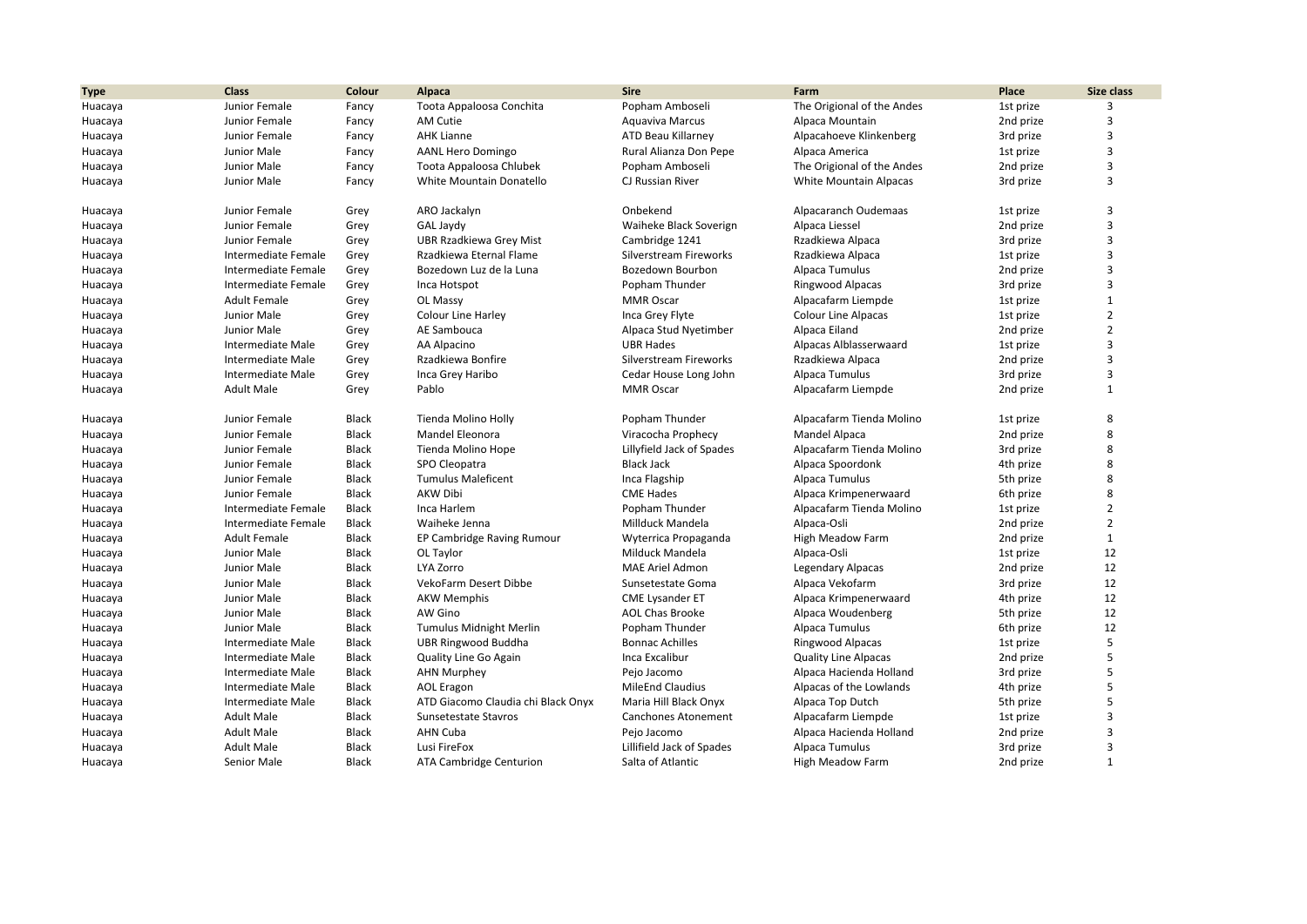| <b>Type</b> | <b>Class</b>        | Colour | Alpaca                     | <b>Sire</b>                   | Farm                           | Place     | Size class     |
|-------------|---------------------|--------|----------------------------|-------------------------------|--------------------------------|-----------|----------------|
| Huacaya     | Junior Female       | Brown  | AM Labelle                 | Waratah Flats Earl Grey       | Alpaca Mountain                | 1st prize | 12             |
| Huacaya     | Junior Female       | Brown  | <b>MAE Carrera</b>         | EP Cambridge Termy Creator    | Alpaca Westerlee               | 2nd prize | 12             |
| Huacaya     | Junior Female       | Brown  | RF Luna                    | Mile End Leon                 | Alpacas of the River Forelands | 3rd prize | 12             |
| Huacaya     | Junior Female       | Brown  | <b>ABR Naomi</b>           | Patou Sultan                  | Alpacabrammelo                 | 4th prize | 12             |
| Huacaya     | Junior Female       | Brown  | Maquis Dièse               | <b>CME Prometheus</b>         | Alpagas du Maquis              | 5th prize | 12             |
| Huacaya     | Junior Female       | Brown  | AK Luna                    | Warratah Flats Earl Grey      | Alpaca Kuypers                 | 6th prize | 12             |
| Huacaya     | Intermediate Female | Brown  | <b>AKW Desteny</b>         | <b>CME Lysander ET</b>        | Alpaca Krimpenerwaard          | 1st prize | $\overline{2}$ |
| Huacaya     | Intermediate Female | Brown  | Purston Candida            | Purston Peruvian Kim          | Alpaca Tumulus                 | 2nd prize | $\overline{2}$ |
| Huacaya     | <b>Adult Female</b> | Brown  | <b>Purston Calliope</b>    | Purston Peruvian Kim          | Alpaca Pachmana                | 1st prize | $\mathbf{1}$   |
| Huacaya     | Junior Male         | Brown  | LYA Argos                  | <b>CME Socrates</b>           | Legendary Alpacas              | 1st prize | 11             |
| Huacaya     | Junior Male         | Brown  | <b>AHK Cadance</b>         | Waratah Flats Earl Grey       | Alpacahoeve Klinkenberg        | 2nd prize | 11             |
| Huacaya     | Junior Male         | Brown  | Machuca Idy                | Quality Line Don Diego        | Alpacastal Machuca             | 3rd prize | 11             |
| Huacaya     | Junior Male         | Brown  | OL Maldini                 | Waratah Flats Earl Grey       | Alpaca-Osli                    | 4th prize | 11             |
| Huacaya     | Junior Male         | Brown  | VekoFarm Spirit ET         | Aquaviva Claudius             | Alpaca Vekofarm                | 5th prize | 11             |
| Huacaya     | Junior Male         | Brown  | AGI Full House Highlander  | MileEnd Leon                  | Alpaca Garden Inukshuk         | 6th prize | 11             |
| Huacaya     | Intermediate Male   | Brown  | <b>AWB Peruvian Taco</b>   | <b>AEC Peruvian Mister X</b>  | Alpaca-World-Brielle           | 1st prize | $\mathbf{1}$   |
| Huacaya     | <b>Adult Male</b>   | Brown  | AE Boulerouge              | <b>UBR Wessex Hannibal</b>    | Alpaca Eiland                  | 1st prize | $\mathbf{3}$   |
| Huacaya     | <b>Adult Male</b>   | Brown  | OL Amadeus                 | <b>UBR OL Ambassador</b>      | Alpaca-Osli                    | 2nd prize | $\overline{3}$ |
| Huacaya     | <b>Adult Male</b>   | Brown  | <b>AOL Dieke</b>           | ATD Beau Killarney's Lad      | Alpakaramba                    | 3rd prize | $\overline{3}$ |
| Huacaya     | Junior Female       | Fawn   | AdP Shakira Don Pe         | Rural Alianza Don Pepe        | Alpaca de Parel                | 1st prize | 15             |
| Huacaya     | Junior Female       | Fawn   | <b>MAE Bernice</b>         | <b>Brabant Kashmir</b>        | Alpaca Westerlee               | 2nd prize | 15             |
| Huacaya     | Junior Female       | Fawn   | <b>AOL Flower Power</b>    | MileEnd Leon                  | Alpacas of the Lowlands        | 3rd prize | 15             |
| Huacaya     | Junior Female       | Fawn   | <b>GAL Yara</b>            | Waratah Flats Earl Grey       | Alpaca Liessel                 | 4th prize | 15             |
| Huacaya     | Junior Female       | Fawn   | AdP Sadie                  | Waiheke Black Souverign       | Alpaca de Parel                | 5th prize | 15             |
| Huacaya     | Junior Female       | Fawn   | Frisia Dautsen             | ATD Da Vinci Di Marcus        | Alpaca State Frisia            | 6th prize | 15             |
| Huacaya     | Intermediate Female | Fawn   | <b>AHK Melany</b>          | <b>AHK Nancho</b>             | Alpacahoeve Klinkenberg        | 1st prize | 10             |
| Huacaya     | Intermediate Female | Fawn   | AP Peruvian Carmen         | AH Huascar Inca               | Alpaca Paradijs                | 2nd prize | 10             |
| Huacaya     | Intermediate Female | Fawn   | <b>Braamhof Maya</b>       | Waratah Flats Earl Grey       | Braamhof-alpaca                | 3rd prize | 10             |
| Huacaya     | Intermediate Female | Fawn   | Gilt Edge Skyfall          | Futura Humdinger              | Alpaca Weelde                  | 4th prize | 10             |
| Huacaya     | Intermediate Female | Fawn   | AOL Eyela                  | MileEnd Leon                  | Alpacas of the Lowlands        | 5th prize | 10             |
| Huacaya     | Intermediate Female | Fawn   | <b>CME Minuet</b>          | <b>LMFI Peruvian Best Bet</b> | Alpagas du Maquis              | 6th prize | 10             |
| Huacaya     | <b>Adult Female</b> | Fawn   | <b>AEC Sandy</b>           | Wessex Thrush                 | Alpaca El Charco               | 1st prize | 5              |
| Huacaya     | <b>Adult Female</b> | Fawn   | Popham Sunshine            | Popham Ambersun Flame         | <b>High Meadow Farm</b>        | 2nd prize | 5              |
| Huacaya     | <b>Adult Female</b> | Fawn   | <b>Ringwood Noisette</b>   | Mariah Hill Montoya           | Ringwood Alpacas               | 3rd prize | .5             |
| Huacaya     | <b>Adult Female</b> | Fawn   | <b>AGI Queen of Hearts</b> | Silverstream Flashdance       | Alpaca Garden Inukshuk         | 4th prize |                |
| Huacaya     | <b>Adult Female</b> | Fawn   | Kilnwood Petra             | Kilnwood Pendragon Excaliber  | <b>White Mountain Alpacas</b>  | 5th prize | 5              |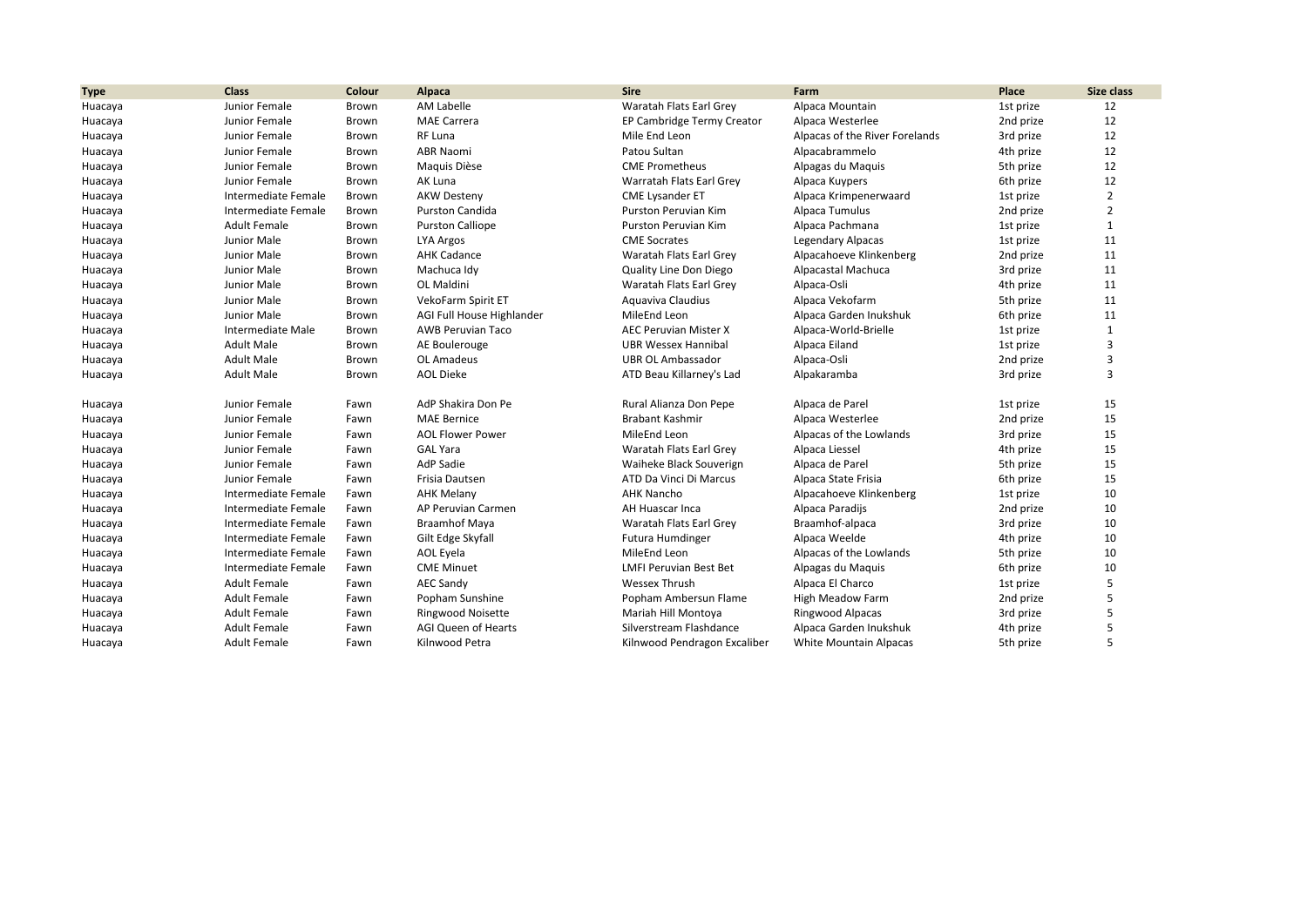| <b>Type</b> | <b>Class</b>        | Colour | Alpaca                       | <b>Sire</b>                   | Farm                           | Place     | Size class     |
|-------------|---------------------|--------|------------------------------|-------------------------------|--------------------------------|-----------|----------------|
| Huacaya     | Junior Male         | Fawn   | <b>AFTS Humphrey</b>         | Tree Oaks High Command        | Alpaca Farm t Steeke           | 1st prize | 11             |
| Huacaya     | Junior Male         | Fawn   | AO Kyle                      | Waratah Flats Earl Grey       | Overveld                       | 2nd prize | 11             |
| Huacaya     | Junior Male         | Fawn   | Small Peru Dijon             | Bozedown Revel                | Alpaca Small Peru              | 3rd prize | 11             |
| Huacaya     | Junior Male         | Fawn   | <b>VB Devin</b>              | Waratah Flats Earl Grey       | Alpacafarm Vorstenbosch        | 4th prize | 11             |
| Huacaya     | Junior Male         | Fawn   | <b>AOH Amadeus</b>           | ATD Da Vinci di Marcus        | AlpacaOord                     | 5th prize | 11             |
| Huacaya     | Junior Male         | Fawn   | Machuca Igor                 | EP Cambridge Savabeal         | Alpacastal Machuca             | 6th prize | 11             |
| Huacaya     | Intermediate Male   | Fawn   | OL Rossy                     | Waratah Flats Earl Grey       | Alpaca-Osli                    | 1st prize | 8              |
| Huacaya     | Intermediate Male   | Fawn   | <b>LYA Sniper</b>            | <b>CME Lysander ET</b>        | <b>Legendary Alpacas</b>       | 2nd prize | 8              |
| Huacaya     | Intermediate Male   | Fawn   | <b>AOL Enzo Ferrari</b>      | <b>Shanbrooke Destinction</b> | Alpacas of the Lowlands        | 3rd prize | 8              |
| Huacaya     | Intermediate Male   | Fawn   | AL Olympus                   | EP Cambridge Termy Creator    | Alpacafarm Liempde             | 4th prize | 8              |
| Huacaya     | Intermediate Male   | Fawn   | Mandel Raphaël               | Aquaviva Claudius             | Mandel Alpaca                  | 5th prize | 8              |
| Huacaya     | Intermediate Male   | Fawn   | CD Marquis                   | Waratah Flats Earl Grev       | Alpaca Farm t Steeke           | 6th prize | 8              |
| Huacaya     | <b>Adult Male</b>   | Fawn   | <b>FAL Peruvian Apollo</b>   | AH Peruvian Huascar Inca      | Farm Alpaca Ligthart           | 1st prize | $\overline{2}$ |
| Huacaya     | <b>Adult Male</b>   | Fawn   | <b>AOL Chas Brooke</b>       | Bozedown Kazzan               | Alpaca Woudenberg              | 2nd prize | $\overline{2}$ |
| Huacaya     | Senior Male         | Fawn   | ATD Da Vinci chi Marcus      | <b>TL Aquaviva Marcus</b>     | Alpaca Top Dutch               | 1st prize | $\mathbf{1}$   |
| Huacaya     | Junior Female       | Beige  | CD Havannah                  | Three Oaks High Command       | Alpacafarm Carpe Diem          | 1st prize | 6              |
| Huacaya     | Junior Female       | Beige  | <b>Quality Line Honey</b>    | <b>ACC Pathfinder</b>         | <b>Quality Line Alpacas</b>    | 2nd prize | 6              |
| Huacaya     | Junior Female       | Beige  | <b>AOL Finally</b>           | <b>CME Lysander ET</b>        | Alpacas of the Lowlands        | 3rd prize | 6              |
| Huacaya     | Junior Female       | Beige  | Machuca Isabelle             | EP Cambridge Savabeal         | Alpacastal Machuca             | 4th prize | 6              |
| Huacaya     | Junior Female       | Beige  | <b>BAM Healey</b>            | RA Don Pepe                   | Bamby Alpaca Farm              | 5th prize | 6              |
| Huacaya     | Junior Female       | Beige  | <b>Toota Casjarel</b>        | Popham Amboseli               | The Origional of the Andes     | 6th prize | 6              |
| Huacaya     | Intermediate Female | Beige  | <b>CD Dolores</b>            | Silverstream Ensenada         | Alpacafarm Carpe Diem          | 1st prize | 4              |
| Huacaya     | Intermediate Female | Beige  | <b>AGD Carmel</b>            | <b>UBR Wessex Hannibal</b>    | Alpaca Garden van Dorsser Hof  | 2nd prize | $\Lambda$      |
| Huacaya     | Intermediate Female | Beige  | AHN Joy de Vivre             | Stoneleigh Omega              | Alpaca Hacienda Holland        | 3rd prize | 4              |
| Huacaya     | Intermediate Female | Beige  | <b>Tumulus Lemony</b>        | Purston Alexander             | Alpaca Pachmana                | 4th prize | Δ              |
| Huacaya     | <b>Adult Female</b> | Beige  | Kilnwood Shere Essence       | Shanbrooke Shere Impact       | White Mountain Alpacas         | 1st prize | $\mathbf{1}$   |
| Huacaya     | Junior Male         | Beige  | AP Peruvian Diego            | AH Peruvian Casanova          | Alpaca Paradijs                | 1st prize | 9              |
| Huacaya     | Junior Male         | Beige  | <b>AOL Fitch Best Credit</b> | <b>CME Lysander ET</b>        | Alpacas of the Lowlands        | 2nd prize | 9              |
| Huacaya     | Junior Male         | Beige  | <b>Braamhof Harvey</b>       | Waratah Flats Earl Grey       | Braamhof-alpaca                | 3rd prize | 9              |
| Huacaya     | Junior Male         | Beige  | OL Gladiator                 | Waratah Flats Earl Grey       | Alpaca-Osli                    | 4th prize | 9              |
| Huacaya     | Junior Male         | Beige  | Al Horatio                   | Al Distinctive Dance          | Alpaca International           | 5th prize | q              |
| Huacaya     | Junior Male         | Beige  | AE Don Matthé                | Rural Alianza Don Pepe        | Alpaca Eiland                  | 6th prize | 9              |
| Huacaya     | Intermediate Male   | Beige  | CD Tiësto                    | <b>Brabant Kashmir</b>        | Alpacafarm Carpe Diem          | 1st prize |                |
| Huacaya     | Intermediate Male   | Beige  | LYA Best Chance              | <b>LMFI Peruvian Best Bet</b> | <b>Legendary Alpacas</b>       | 2nd prize | 4              |
| Huacaya     | Intermediate Male   | Beige  | <b>MAE Pascha</b>            | <b>MAE Andrew Top Account</b> | Alpaca Westerlee               | 3rd prize | Δ              |
| Huacaya     | Intermediate Male   | Beige  | Elo Mr. Blue Sky             | Mile End Leon                 | Alpacas of the River Forelands | 4th prize | 4              |
| Huacaya     | <b>Adult Male</b>   | Beige  | Small Peru Milo              | <b>CME Lysander ET</b>        | Alpaca Small Peru              | 1st prize | Δ              |
| Huacaya     | <b>Adult Male</b>   | Beige  | AdP Qnic                     | Waratah Flats Earl Grey       | Alpaca de Parel                | 2nd prize |                |
| Huacaya     | <b>Adult Male</b>   | Beige  | <b>CD</b> Ambition           | Brabant Kashmir               | Alpacafarm Carpe Diem          | 3rd prize |                |
| Huacaya     | <b>Adult Male</b>   | Beige  | MAE Christopher Top Account  | EP Cambridge Top Account      | Alpaca Westerlee               | 4th prize | 4              |
| Huacaya     | Senior Male         | Beige  | <b>CME Lysander ET</b>       | Dovecote Jaquinto             | Alpacas of the Lowlands        | 1st prize | $\mathbf{1}$   |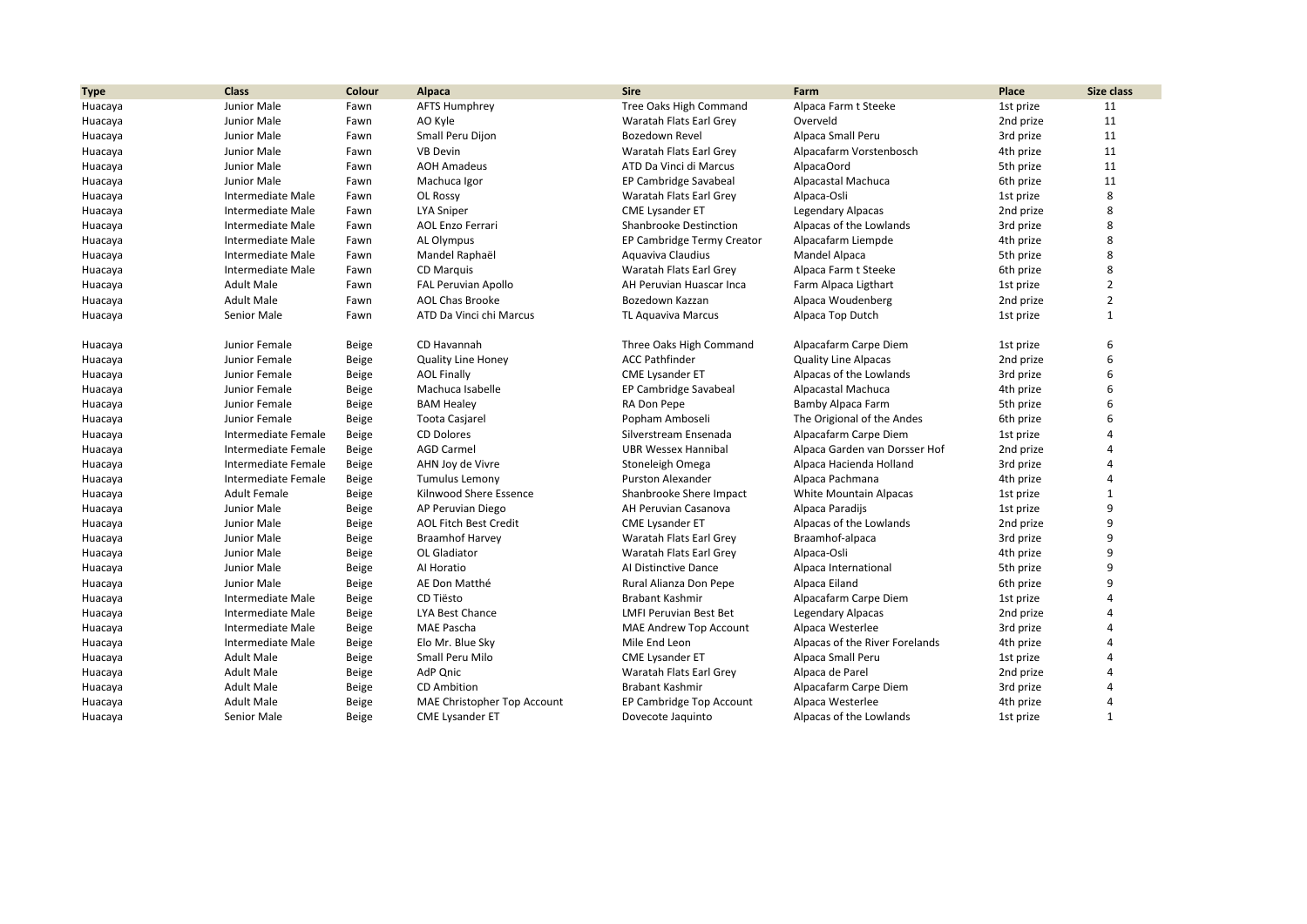| <b>Type</b> | <b>Class</b>        | Colour | Alpaca                            | <b>Sire</b>                     | Farm                           | Place     | <b>Size class</b> |
|-------------|---------------------|--------|-----------------------------------|---------------------------------|--------------------------------|-----------|-------------------|
| Huacaya     | Junior Female       | White  | <b>AEC Peruvian Themba</b>        | <b>Wessex Thrush</b>            | Alpaca El Charco               | 1st prize | 17                |
| Huacaya     | Junior Female       | White  | Al Here I Am                      | EP Cambridge Savabeal           | Alpaca International           | 2nd prize | 17                |
| Huacaya     | Junior Female       | White  | Top-line Highlight                | <b>Top-line Commander Magic</b> | top-line-alpacas               | 3rd prize | 17                |
| Huacaya     | Junior Female       | White  | La Ciudadela Florentia            | <b>AEC Peruvian Beijan</b>      | La Ciudadela Alpacas           | 4th prize | 17                |
| Huacaya     | Junior Female       | White  | <b>Quality Line Heart</b>         | EP Cambridge Savabeal           | <b>Quality Line Alpacas</b>    | 5th prize | 17                |
| Huacaya     | Junior Female       | White  | <b>AHK Barnetta</b>               | <b>CME Pelias</b>               | Alpacahoeve Klinkenberg        | 6th prize | 17                |
| Huacaya     | Intermediate Female | White  | <b>AHN Gentle</b>                 | Stoneleigh Omega                | Alpaca Hacienda Holland        | 1st prize | 6                 |
| Huacaya     | Intermediate Female | White  | VekoFarm Ranomi                   | Rural Alianza Don Pepe          | Alpaca Vekofarm                | 2nd prize | 6                 |
| Huacaya     | Intermediate Female | White  | AI Gone With The Wind             | EP Cambridge Savabeal           | Alpaca International           | 3rd prize | 6                 |
| Huacaya     | Intermediate Female | White  | AE Julia                          | <b>UBR Wessex Hannibal</b>      | Alpaca Eiland                  | 4th prize | 6                 |
| Huacaya     | Intermediate Female | White  | Rzadkiewa Hydrangea               | <b>UBR Wessex Hannibal</b>      | Rzadkiewa Alpaca               | 5th prize | 6                 |
| Huacaya     | Intermediate Female | White  | La Ciudadela Vergini              | <b>CME Lysander ET</b>          | La Ciudadela Alpacas           | 6th prize | 6                 |
| Huacaya     | <b>Adult Female</b> | White  | <b>AHK Cherry</b>                 | Silverstream Flashdance         | Alpacahoeve Klinkenberg        | 1st prize |                   |
| Huacaya     | <b>Adult Female</b> | White  | <b>AEC Peruvian Tracy</b>         | Bozedown Shalimar II            | Alpaca El Charco               | 2nd prize |                   |
| Huacaya     | <b>Adult Female</b> | White  | Alpacamundo Fann                  | Ambersun Marco Polo             | Alpacamundo                    | 3rd prize |                   |
| Huacaya     | <b>Adult Female</b> | White  | <b>AEC Peruvian Thrusca</b>       | <b>Wessex Thrush</b>            | Alpaca El Charco               | 4th prize | 5                 |
| Huacaya     | <b>Adult Female</b> | White  | Kilnwood Myrtle                   | Kilnwood Pendragon Excaliber    | <b>White Mountain Alpacas</b>  | 5th prize | 5                 |
| Huacaya     | Junior Male A       | White  | <b>AGD Diego</b>                  | ATD Da Vinci di Marcus          | Alpaca Garden van Dorsser Hof  | 1st prize | 14                |
| Huacaya     | Junior Male A       | White  | VekoFarm Don Corleone             | Rural Alianza Don Pepe          | Alpaca Vekofarm                | 2nd prize | 14                |
| Huacaya     | Junior Male A       | White  | <b>FAL Peruvian Poseidon</b>      | AH Peruvian Vengador            | Farm Alpaca Ligthart           | 3rd prize | 14                |
| Huacaya     | Junior Male A       | White  | LL Hoover                         | Three Oaks High Command         | Lubosch Land                   | 4th prize | 14                |
| Huacaya     | Junior Male A       | White  | <b>ABR</b> Eduardo                | NZ Shouthern Fleetfoot          | Alpacabrammelo                 | 5th prize | 14                |
| Huacaya     | Junior Male A       | White  | <b>AWE Avicii</b>                 | <b>Brabant Kashmir</b>          | Alpaca Weelde                  | 6th prize | 14                |
| Huacaya     | Junior Male B       | White  | <b>AEC Peruvian Shaloul</b>       | <b>Bozedown Shalimar II</b>     | Alpaca El Charco               | 1st prize | 14                |
| Huacaya     | Junior Male B       | White  | Alpacamundo Hero                  | <b>CME Socrates</b>             | Alpacamundo                    | 2nd prize | 14                |
| Huacaya     | Junior Male B       | White  | Ringwood Prince                   | Silverstream Ghost              | Ringwood Alpacas               | 3rd prize | 14                |
| Huacaya     | Junior Male B       | White  | LL Hewie                          | <b>Brabant Kashmir</b>          | Lubosch Land                   | 4th prize | 14                |
| Huacaya     | Junior Male B       | White  | AM Sky                            | CD Fabian                       | Alpacamountain                 | 5th prize | 14                |
| Huacaya     | Junior Male B       | White  | <b>Quality Line Hero</b>          | EP Cambridge Savabeal           | <b>Quality Line Alpacas</b>    | 6th prize | 14                |
| Huacaya     | Intermediate Male   | White  | VekoFarm Amaron                   | Rural Alianza Don Pepe          | Alpaca Vekofarm                | 1st prize | 15                |
| Huacaya     | Intermediate Male   | White  | <b>Quality Line Ghost</b>         | Silverstream Forerunner         | <b>Quality Line Alpacas</b>    | 2nd prize | 15                |
| Huacaya     | Intermediate Male   | White  | <b>CME Dynamite</b>               | <b>LMFI Peruvian Dynamics</b>   | Alpagas du Maguis              | 3rd prize | 15                |
| Huacaya     | Intermediate Male   | White  | <b>AWB Peruvian Vengino</b>       | AH Peruvian Vengador            | Alpaca-World-Brielle           | 4th prize | 15                |
| Huacaya     | Intermediate Male   | White  | MAE Bar                           | EP Cambridge Termy Creator      | Alpaca Westerlee               | 5th prize | 15                |
| Huacaya     | Intermediate Male   | White  | <b>LYA Lord Lancelot</b>          | CD Tee-Jay                      | <b>Legendary Alpacas</b>       | 6th prize | 15                |
| Huacaya     | <b>Adult Male</b>   | White  | ATD Eron Lunon Chi Commish        | EP Cambridge Commish Lad        | Alpaca Top Dutch               | 1st prize | 9                 |
| Huacaya     | <b>Adult Male</b>   | White  | <b>AWB Peruvian Giacomo</b>       | <b>Wessex Thrush</b>            | Alpaca-World-Brielle           | 2nd prize | q                 |
| Huacaya     | <b>Adult Male</b>   | White  | <b>AHN Skywalker</b>              | Stoneleigh Omega                | <b>Nobility Alpacas</b>        | 3rd prize | 9                 |
| Huacaya     | <b>Adult Male</b>   | White  | <b>Flanders Nero</b>              | Aquaviva Claudius               | Alpacafarm Vorstenbosch        | 4th prize | 9                 |
| Huacaya     | <b>Adult Male</b>   | White  | AH Peruvian Vasco                 | Wessex Peruvian Julio           | Alpaca Flevoland               | 5th prize | q                 |
| Huacaya     | <b>Adult Male</b>   | White  | CD Florian                        | Silverstream Ensenada           | Alpacahoeve van de Wiede Wieke | 6th prize | 9                 |
| Huacaya     | Senior Male         | White  | ATD Dandy Dasioux chi Commish Lad | EP Cambridge Commish Lad        | Alpaca Top Dutch               | 1st prize | $\overline{2}$    |
| Huacaya     | Senior Male         | White  | <b>FAL Peruvian Amadeus</b>       | Accoyo Amando                   | Farm Alpaca Ligthart           | 2nd prize | $\overline{2}$    |